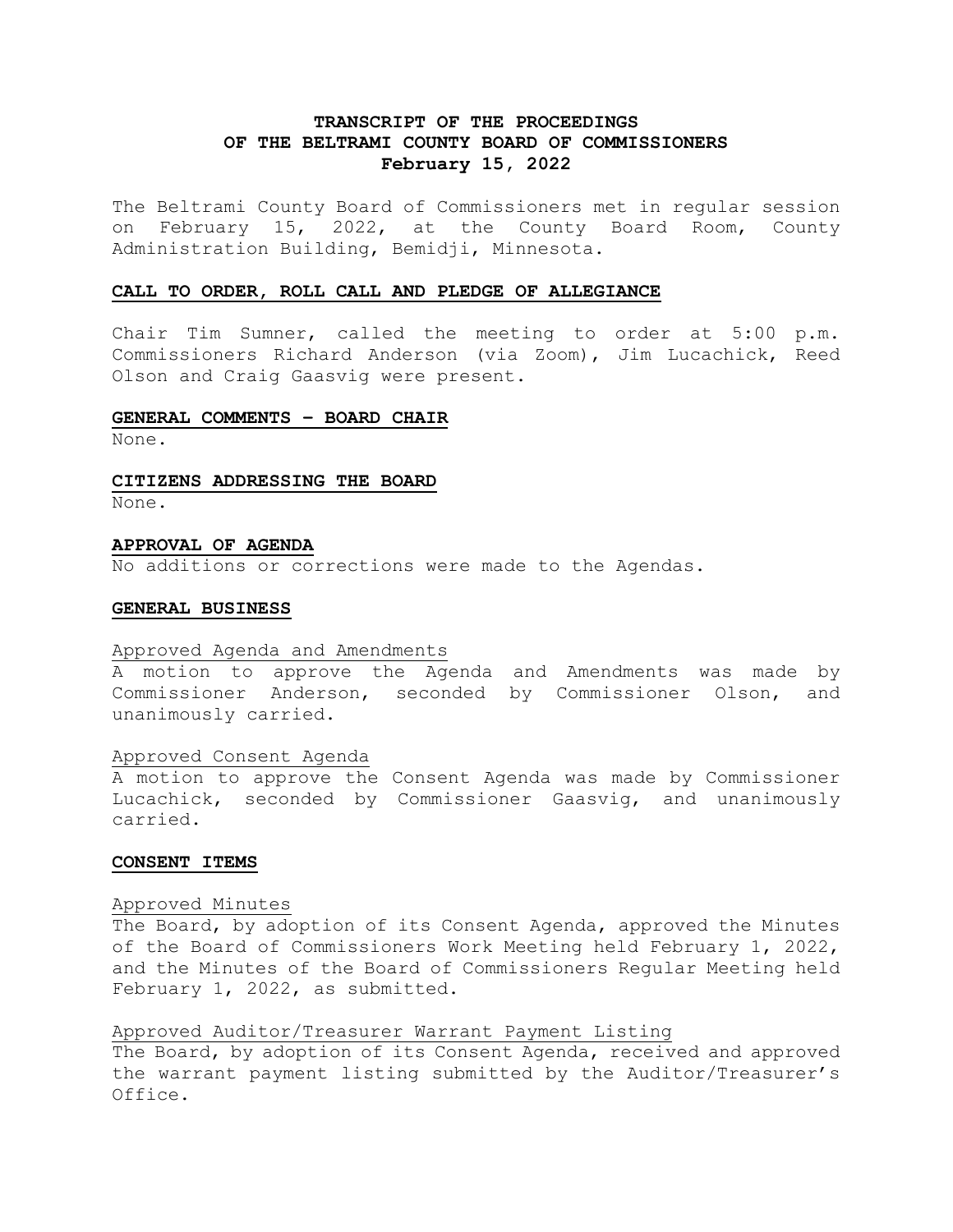Approved Payment of Auditor/Treasurer Bills

The Board, by adoption of its Consent Agenda, approved payment of Auditor/Treasurer bills, as submitted.

# Approved Resolution, MOA, Budget and Workplan for Mississippi River Headwaters One Watershed One Plan

The Board, by adoption of its Consent Agenda, approved the Resolution to support the implementation of Mississippi River Headwaters Watershed One Watershed, One Plan Project and the Memorandum of Agreement, Budget and Workplan:

WHEREAS, the Minnesota Board of Soil and Water Resources has<br>developed policies for coordination, development, and developed policies for coordination, development, implementation of comprehensive watershed management plans, also known as One Watershed, One Plan, consistent with Minnesota Statutes, Chapter 103B.801, Comprehensive Watershed Management Planning Program; and

WHEREAS, the Counties and Soil and Water Conservation Districts within the Mississippi River Headwaters Watershed have developed and adopted an approved Watershed Plan in accordance with Minnesota Statutes, Chapter 103B.301, and 103C.331, subdivision 11; and

WHEREAS, the Policy Committee, made up of representatives from the Counties and Soil and Water Conservation Districts within the Mississippi River Headwaters Watershed, have developed and recommend approval at each partner's individual Board level a Memorandum of Agreement to implement the Watershed Plan; and

WHEREAS, the Policy Committee, made up of representatives from the Counties and Soil and Water Conservation Districts within the Mississippi River Headwaters Watershed, have developed a working budget inclusive of the anticipated Clean Water Legacy Grant Funds to implement the Watershed Plan; and

NOW, THEREFORE, BE IT RESOLVED, that Beltrami County recognizes and supports watershed-scale planning efforts consistent with Minnesota Statutes, Chapter 103B.801, also known as One Watershed, One Plan and welcomes the opportunity to collaborate with the Soil and Water Conservation Districts and the Counties within the Mississippi River Headwaters Watershed for watershed-scale implementation efforts; and

BE IT FURTHER RESOLVED that Beltrami County supports the Memorandum<br>of Agreement - Mississippi River Headwaters Watershed Agreement – Mississippi River Headwaters Comprehensive Plan recommended for approval by the Policy Committee of the Mississippi River Headwaters One Watershed One Plan; and

2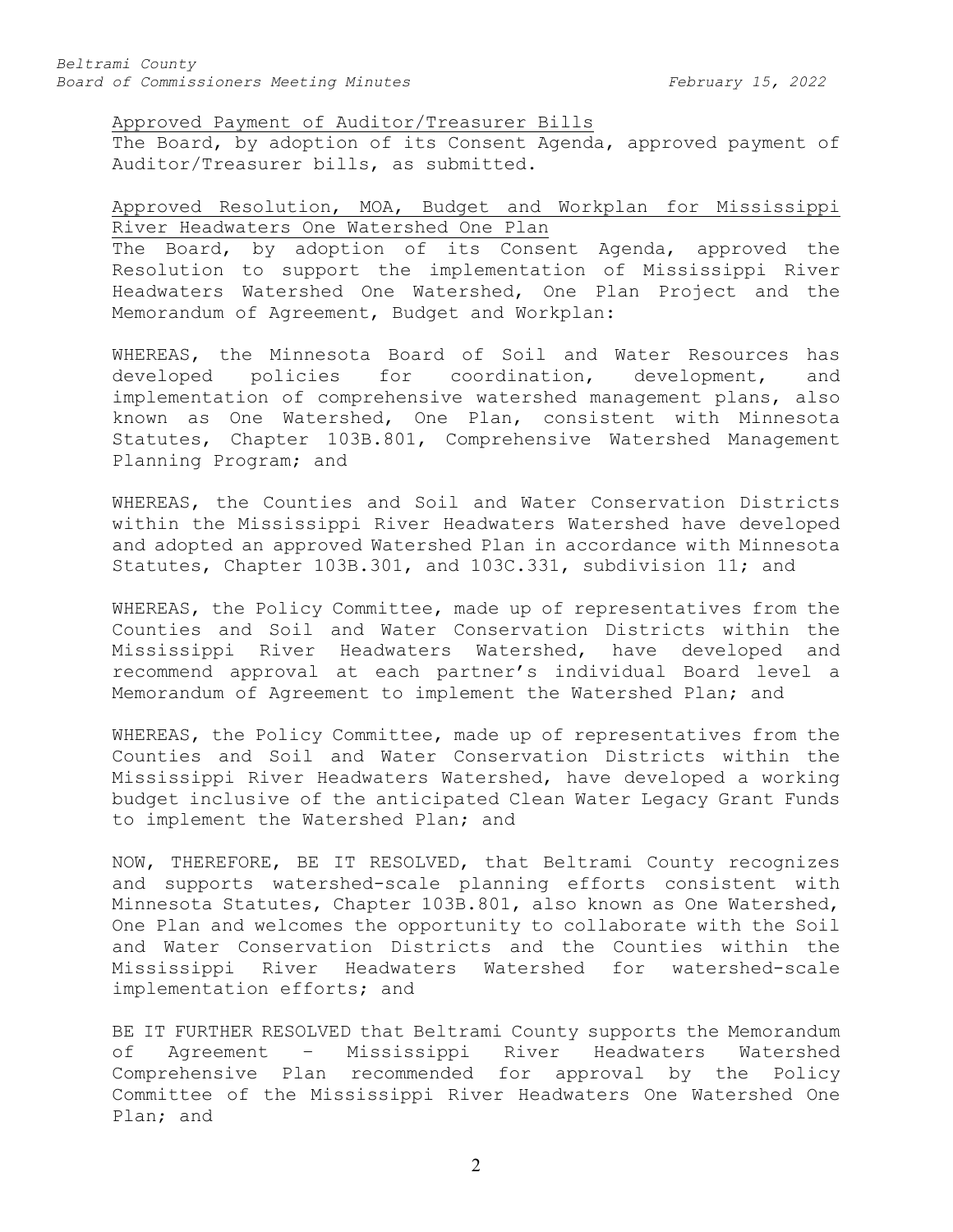BE IT FURTHER RESOLVED that Beltrami County supports the implementation of the Mississippi River Headwaters One Watershed One Plan and approves the Watershed Based Implementation Funding Budget and Workplan as recommended by the Policy Committee of the Mississippi River Headwaters One Watershed One Plan including Clean Water Legacy Grant Funds.

#### Approved Easement for Highway Department for Road Improvements

The Board, by adoption of its Consent Agenda, approved the Natural Resource Management Department, easement for road improvements to the Highway Department for a reconstruction project on CSAH 57, in Turtle River Township, as submitted.

### Approved Fidlar Indexing Software Renewal

The Board, by adoption of its Consent Agenda, approved the threeyear Life Cycle (AVID) extension and include Laredo Subscription Addendum.

# Approved Resolution to Enroll Deputy Hulsebus in PERA Police and Fire Plan

The Board, by adoption of its Consent Agenda, approved the Resolution to enroll part-time Field Operations Deputy Hulsebus in the PERA Police and Fire Plan:

BE IT RESOLVED the policy of the State of Minnesota as declared in Minnesota Statutes 353.63 is to give special consideration to employees who perform hazardous work and devote their time and skills to protecting the property and personal safety of others; and

BE IT RESOLVED Minnesota Statutes Section 353.64 permits governmental subdivisions to request coverage in the Public Employees Police and Fire plan for eligible employees of police or sheriff departments whose position duties meet the requirements stated therein and listed below.

BE IT FURTHER RESOLVED that the Beltrami County Sheriff's Office, of Beltrami County hereby declares that the position, Part-time Field Operations Deputy, currently held by Aaron Hulsebus, meets all of the following Police and Fire Plan membership requirements:

- 1. Said position requires a license by the Minnesota peace officer standards and training board under sections 626.84 to 626.863 and this employee is so licensed;
- 2. Said position's primary (over 50%) duty is to enforce the general criminal laws of the state;
- 3. Said position charges this employee with the prevention and detection of crime;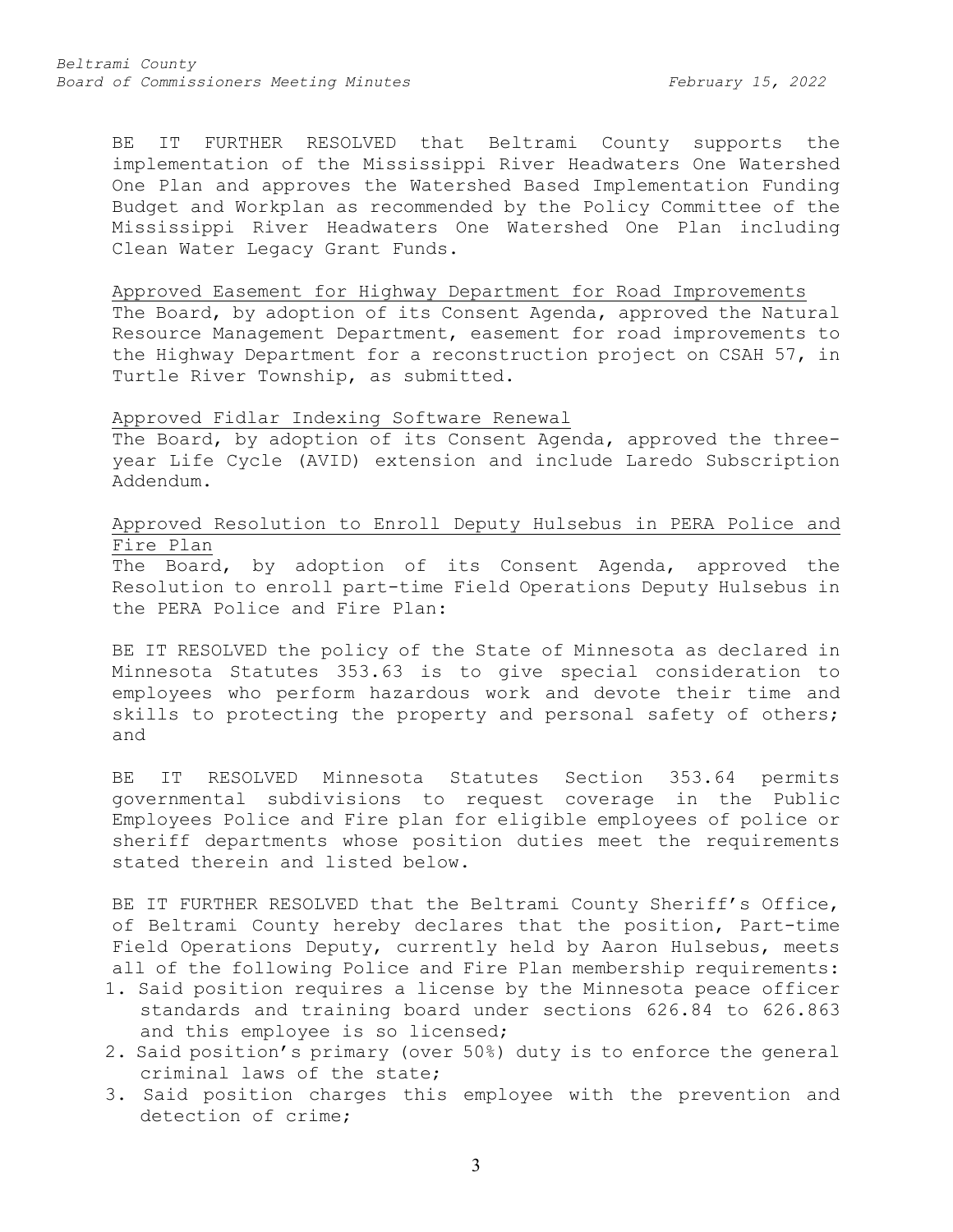*Beltrami County Board of Commissioners Meeting Minutes February 15, 2022*

4. Said position gives this employee the full power of arrest, and

5. Said position is assigned to a designated police or sheriff's department.

BE IT FURTHER RESOLVED that this governing body hereby requests that the named Employee be accepted as a member of the Public Employees Police and Fire Plan effective the date of this employee's initial Police and Fire Plan salary deduction by the governmental subdivision.

NOW, THEREFORE, BE IT RESOLVED that County Board Chair, Tim Sumner, and County Administrator Tom Barry, or their successors, are hereby authorized to execute such agreements and amendments thereto, as are necessary to implement the project(s).

## Approved Resolution to Enroll Deputy Hanson in PERA Police and Fire Plan

The Board, by adoption of its Consent Agenda, approved the Resolution to enroll part-time Field Operations Deputy Hanson in the PERA Police and Fire Plan:

BE IT RESOLVED the policy of the State of Minnesota as declared in Minnesota Statutes 353.63 is to give special consideration to employees who perform hazardous work and devote their time and skills to protecting the property and personal safety of others; and

BE IT RESOLVED Minnesota Statutes Section 353.64 permits governmental subdivisions to request coverage in the Public Employees Police and Fire plan for eligible employees of police or sheriff departments whose position duties meet the requirements stated therein and listed below.

BE IT FURTHER RESOLVED that the Beltrami County Sheriff's Office, of Beltrami County hereby declares that the position, Part-time Field Operations Deputy, currently held by Adam Hanson, meets all of the following Police and Fire Plan membership requirements:

- 1. Said position requires a license by the Minnesota peace officer standards and training board under sections 626.84 to 626.863 and this employee is so licensed;
- 2. Said position's primary (over 50%) duty is to enforce the general criminal laws of the state;
- 3. Said position charges this employee with the prevention and detection of crime;
- 4. Said position gives this employee the full power of arrest, and
- 5. Said position is assigned to a designated police or sheriff's department.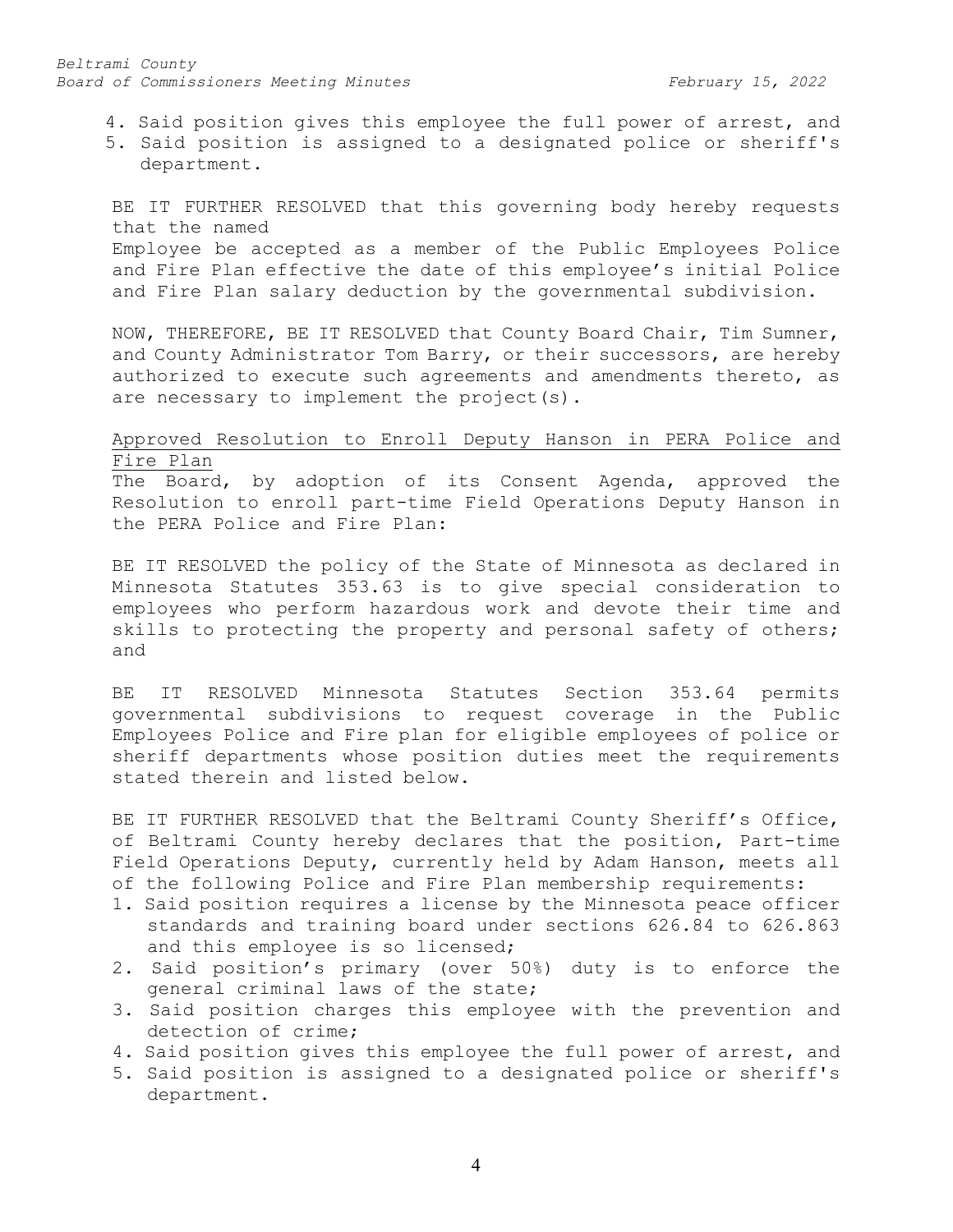BE IT FURTHER RESOLVED that this governing body hereby requests that the named Employee be accepted as a member of the Public Employees Police and Fire Plan effective the date of this employee's initial Police and Fire Plan salary deduction by the governmental subdivision.

NOW, THEREFORE, BE IT RESOLVED that County Board Chair, Tim Sumner, and County Administrator Tom Barry, or their successors, are hereby authorized to execute such agreements and amendments thereto, as are necessary to implement the project(s).

Approved Resolution to Enroll Deputy Powell in PERA Police and Fire Plan

The Board, by adoption of its Consent Agenda, approved the Resolution to enroll part-time Field Operations Deputy Powell in the PERA Police and Fire Plan:

BE IT RESOLVED the policy of the State of Minnesota as declared in Minnesota Statutes 353.63 is to give special consideration to employees who perform hazardous work and devote their time and skills to protecting the property and personal safety of others; and

BE IT RESOLVED Minnesota Statutes Section 353.64 permits governmental subdivisions to request coverage in the Public Employees Police and Fire plan for eligible employees of police or sheriff departments whose position duties meet the requirements stated therein and listed below.

BE IT FURTHER RESOLVED that the Beltrami County Sheriff's Office, of Beltrami County hereby declares that the position, Full-time Field Operations Deputy, currently held by Benjamin Powell, meets all of the following Police and Fire Plan membership requirements:

- 1. Said position requires a license by the Minnesota peace officer standards and training board under sections 626.84 to 626.863 and this employee is so licensed;
- 2. Said position's primary (over 50%) duty is to enforce the general criminal laws of the state;
- 3. Said position charges this employee with the prevention and detection of crime;
- 4. Said position gives this employee the full power of arrest, and
- 5. Said position is assigned to a designated police or sheriff's department.

BE IT FURTHER RESOLVED that this governing body hereby requests that the named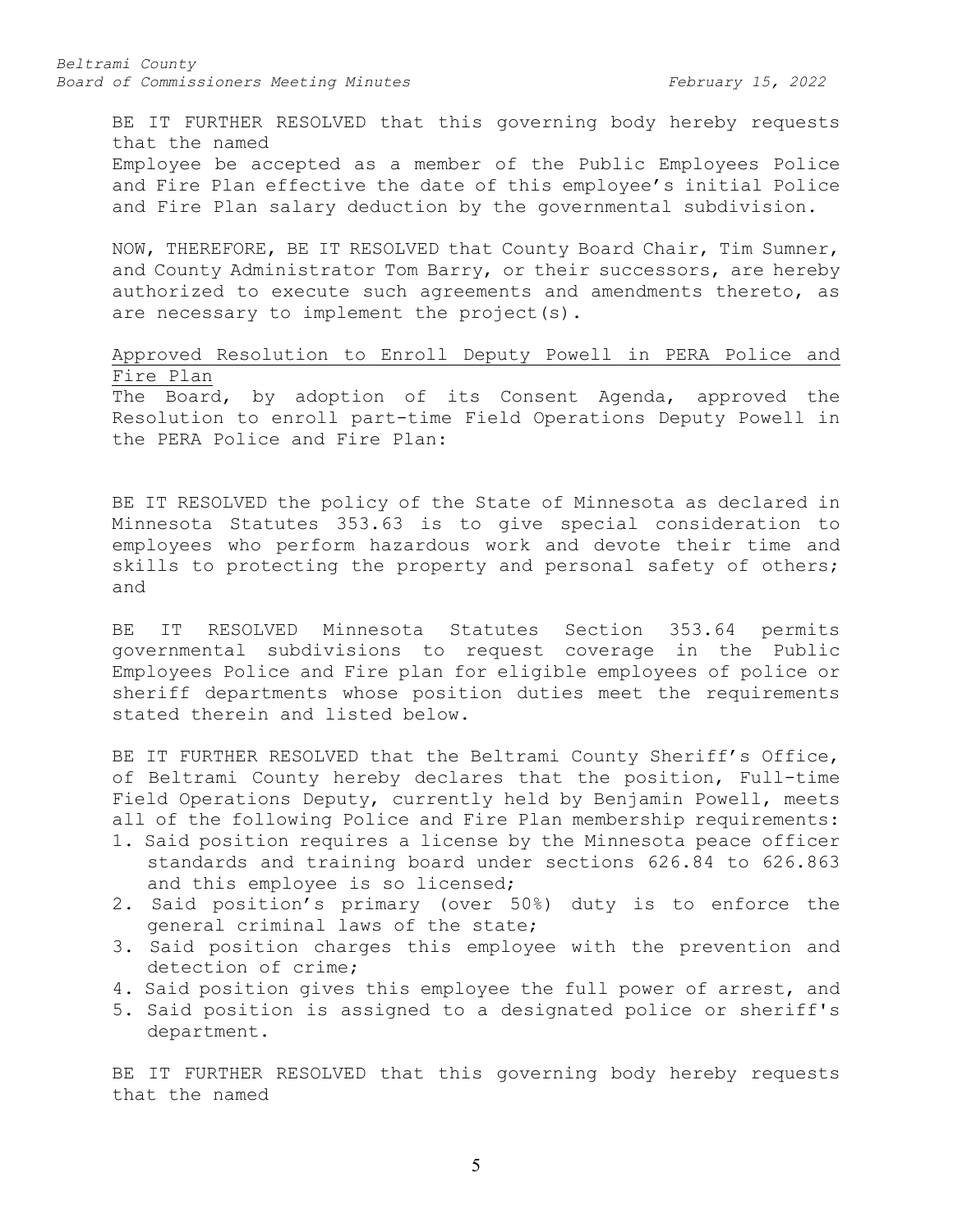*Beltrami County Board of Commissioners Meeting Minutes February 15, 2022*

Employee be accepted as a member of the Public Employees Police and Fire Plan effective the date of this employee's initial Police and Fire Plan salary deduction by the governmental subdivision.

NOW, THEREFORE, BE IT RESOLVED that County Board Chair, Tim Sumner, and County Administrator Tom Barry, or their successors, are hereby authorized to execute such agreements and amendments thereto, as are necessary to implement the project(s).

# Approved Health & Human Services State Contracts

The Board, by adoption of its Consent Agenda, approved staff signing of multiple MN Depot of Human Services contracts for incoming monies already approved through the acceptance of the County Health & Human Services budget, as submitted.

Approved Health & Human Services Family Child Care Licenses The Board, by adoption of its Consent Agenda, approved the family child care licenses, as submitted.

Approved Health & Human Services Family Foster Care Licenses The Board, by adoption of its Consent Agenda, approved the family foster care licenses, as submitted.

Approved Health & Human Services Warrant Payment List The Board, by adoption of its Consent Agenda, received and approved the warrant payment listing submitted by Health & Human Services Department.

### **REGULAR AGENDA**

Swearing in of New County Sheriff Deputies Sheriff Ernie Beitel, introduced, and swore in new deputies Aaron Hulsebus, and Adam Hanson.

#### ARPA Standard Allowance

Administrator Barry explained the ARPA funding that would be made available by this allowance and that the Oversite Committee would continue to track the funds and report to the Board.

A motion was made by Commissioner Anderson, and seconded by Commissioner Gaasvig to approve the one-time Election to Claim a Standard Allowance for revenue loss category of ARPA dollars, up to \$10 million. Unanimously carried.